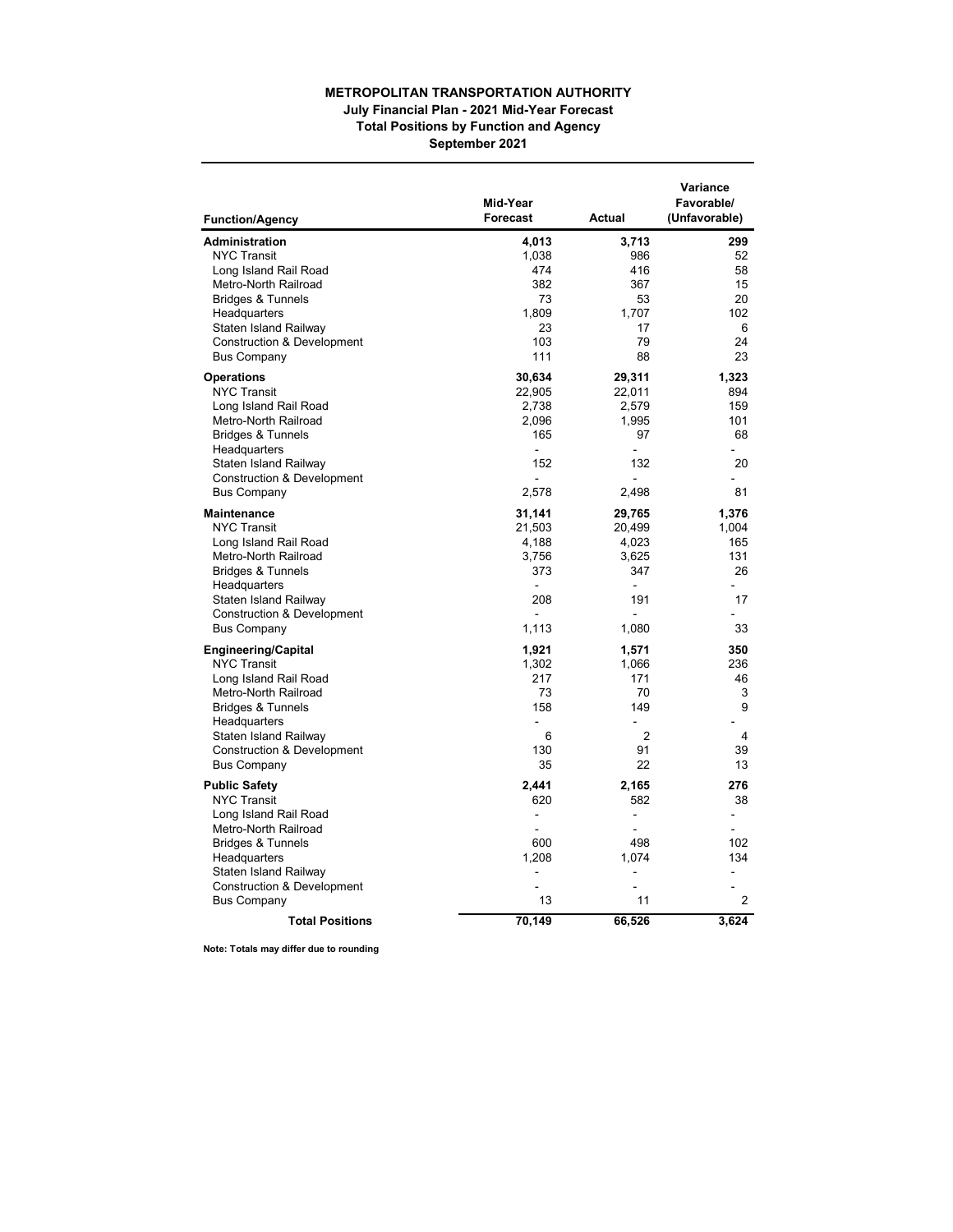## **METROPOLITAN TRANSPORTATION AUTHORITY July Financial Plan - 2021 Mid-Year Forecast Total Positions by Function and Agency September 2021**

| <b>Total Positions</b><br>70,149<br>66,526<br>3,624<br><b>NYC Transit</b><br>47,368<br>45,144<br>2,224<br>Long Island Rail Road<br>7,616<br>7,189<br>427<br>Metro-North Railroad<br>6,307<br>250<br>6,057<br><b>Bridges &amp; Tunnels</b><br>225<br>1,369<br>1,144<br>236<br>Headquarters<br>3,017<br>2,781<br>Staten Island Railway<br>342<br>47<br>389<br>233<br>170<br>Construction & Development<br>63<br>152<br><b>Bus Company</b><br>3,850<br>3,699<br>Non-reimbursable<br>62,881<br>2,393<br>60,488<br><b>NYC Transit</b><br>42,633<br>41,187<br>1,446<br>Long Island Rail Road<br>6,270<br>248<br>6,022<br>Metro-North Railroad<br>5,583<br>5,503<br>80<br>225<br><b>Bridges &amp; Tunnels</b><br>1,244<br>1,019<br>Headquarters<br>2,925<br>2,697<br>228<br>Staten Island Railway<br>336<br>335<br>1<br>78<br>18<br><b>Construction &amp; Development</b><br>60<br>147<br><b>Bus Company</b><br>3,812<br>3,666<br>Reimbursable<br>7,268<br>6,037<br>1,231<br><b>NYC Transit</b><br>4,735<br>778<br>3,957<br>Long Island Rail Road<br>1,346<br>179<br>1,167<br>Metro-North Railroad<br>724<br>554<br>170<br>125<br>125<br><b>Bridges &amp; Tunnels</b><br>$\overline{a}$<br>Headquarters<br>92<br>84<br>8<br>53<br>7<br>46<br>Staten Island Railway<br>155<br>110<br>45<br><b>Construction &amp; Development</b><br><b>Bus Company</b><br>38<br>33<br>5<br><b>Total Full Time</b><br>69,974<br>66,414<br>3,560<br><b>NYC Transit</b><br>47,211<br>45,048<br>2,163<br>Long Island Rail Road<br>7,616<br>7,189<br>427<br>250<br>Metro-North Railroad<br>6,306<br>6,056<br><b>Bridges &amp; Tunnels</b><br>1,369<br>1,144<br>225<br>236<br>Headquarters<br>3,017<br>2,781<br>Staten Island Railway<br>389<br>342<br>47<br><b>Construction &amp; Development</b><br>233<br>170<br>63<br>149<br><b>Bus Company</b><br>3,832<br>3,684<br>176<br>112<br><b>Total Full-Time Equivalents</b><br>64<br><b>NYC Transit</b><br>157<br>96<br>61<br>Long Island Rail Road<br>Metro-North Railroad<br>1<br>1<br><b>Bridges &amp; Tunnels</b><br>Headquarters<br>Staten Island Railway<br><b>Construction &amp; Development</b><br>18<br>15<br>3<br><b>Bus Company</b> | Category | Mid-Year<br><b>Forecast</b> | <b>Actual</b> | Variance<br>Favorable/<br>(Unfavorable) |
|----------------------------------------------------------------------------------------------------------------------------------------------------------------------------------------------------------------------------------------------------------------------------------------------------------------------------------------------------------------------------------------------------------------------------------------------------------------------------------------------------------------------------------------------------------------------------------------------------------------------------------------------------------------------------------------------------------------------------------------------------------------------------------------------------------------------------------------------------------------------------------------------------------------------------------------------------------------------------------------------------------------------------------------------------------------------------------------------------------------------------------------------------------------------------------------------------------------------------------------------------------------------------------------------------------------------------------------------------------------------------------------------------------------------------------------------------------------------------------------------------------------------------------------------------------------------------------------------------------------------------------------------------------------------------------------------------------------------------------------------------------------------------------------------------------------------------------------------------------------------------------------------------------------------------------------------------------------------------------------------------------------------------------------------------------------------------------------------------------------------------------------------------------------|----------|-----------------------------|---------------|-----------------------------------------|
|                                                                                                                                                                                                                                                                                                                                                                                                                                                                                                                                                                                                                                                                                                                                                                                                                                                                                                                                                                                                                                                                                                                                                                                                                                                                                                                                                                                                                                                                                                                                                                                                                                                                                                                                                                                                                                                                                                                                                                                                                                                                                                                                                                |          |                             |               |                                         |
|                                                                                                                                                                                                                                                                                                                                                                                                                                                                                                                                                                                                                                                                                                                                                                                                                                                                                                                                                                                                                                                                                                                                                                                                                                                                                                                                                                                                                                                                                                                                                                                                                                                                                                                                                                                                                                                                                                                                                                                                                                                                                                                                                                |          |                             |               |                                         |
|                                                                                                                                                                                                                                                                                                                                                                                                                                                                                                                                                                                                                                                                                                                                                                                                                                                                                                                                                                                                                                                                                                                                                                                                                                                                                                                                                                                                                                                                                                                                                                                                                                                                                                                                                                                                                                                                                                                                                                                                                                                                                                                                                                |          |                             |               |                                         |
|                                                                                                                                                                                                                                                                                                                                                                                                                                                                                                                                                                                                                                                                                                                                                                                                                                                                                                                                                                                                                                                                                                                                                                                                                                                                                                                                                                                                                                                                                                                                                                                                                                                                                                                                                                                                                                                                                                                                                                                                                                                                                                                                                                |          |                             |               |                                         |
|                                                                                                                                                                                                                                                                                                                                                                                                                                                                                                                                                                                                                                                                                                                                                                                                                                                                                                                                                                                                                                                                                                                                                                                                                                                                                                                                                                                                                                                                                                                                                                                                                                                                                                                                                                                                                                                                                                                                                                                                                                                                                                                                                                |          |                             |               |                                         |
|                                                                                                                                                                                                                                                                                                                                                                                                                                                                                                                                                                                                                                                                                                                                                                                                                                                                                                                                                                                                                                                                                                                                                                                                                                                                                                                                                                                                                                                                                                                                                                                                                                                                                                                                                                                                                                                                                                                                                                                                                                                                                                                                                                |          |                             |               |                                         |
|                                                                                                                                                                                                                                                                                                                                                                                                                                                                                                                                                                                                                                                                                                                                                                                                                                                                                                                                                                                                                                                                                                                                                                                                                                                                                                                                                                                                                                                                                                                                                                                                                                                                                                                                                                                                                                                                                                                                                                                                                                                                                                                                                                |          |                             |               |                                         |
|                                                                                                                                                                                                                                                                                                                                                                                                                                                                                                                                                                                                                                                                                                                                                                                                                                                                                                                                                                                                                                                                                                                                                                                                                                                                                                                                                                                                                                                                                                                                                                                                                                                                                                                                                                                                                                                                                                                                                                                                                                                                                                                                                                |          |                             |               |                                         |
|                                                                                                                                                                                                                                                                                                                                                                                                                                                                                                                                                                                                                                                                                                                                                                                                                                                                                                                                                                                                                                                                                                                                                                                                                                                                                                                                                                                                                                                                                                                                                                                                                                                                                                                                                                                                                                                                                                                                                                                                                                                                                                                                                                |          |                             |               |                                         |
|                                                                                                                                                                                                                                                                                                                                                                                                                                                                                                                                                                                                                                                                                                                                                                                                                                                                                                                                                                                                                                                                                                                                                                                                                                                                                                                                                                                                                                                                                                                                                                                                                                                                                                                                                                                                                                                                                                                                                                                                                                                                                                                                                                |          |                             |               |                                         |
|                                                                                                                                                                                                                                                                                                                                                                                                                                                                                                                                                                                                                                                                                                                                                                                                                                                                                                                                                                                                                                                                                                                                                                                                                                                                                                                                                                                                                                                                                                                                                                                                                                                                                                                                                                                                                                                                                                                                                                                                                                                                                                                                                                |          |                             |               |                                         |
|                                                                                                                                                                                                                                                                                                                                                                                                                                                                                                                                                                                                                                                                                                                                                                                                                                                                                                                                                                                                                                                                                                                                                                                                                                                                                                                                                                                                                                                                                                                                                                                                                                                                                                                                                                                                                                                                                                                                                                                                                                                                                                                                                                |          |                             |               |                                         |
|                                                                                                                                                                                                                                                                                                                                                                                                                                                                                                                                                                                                                                                                                                                                                                                                                                                                                                                                                                                                                                                                                                                                                                                                                                                                                                                                                                                                                                                                                                                                                                                                                                                                                                                                                                                                                                                                                                                                                                                                                                                                                                                                                                |          |                             |               |                                         |
|                                                                                                                                                                                                                                                                                                                                                                                                                                                                                                                                                                                                                                                                                                                                                                                                                                                                                                                                                                                                                                                                                                                                                                                                                                                                                                                                                                                                                                                                                                                                                                                                                                                                                                                                                                                                                                                                                                                                                                                                                                                                                                                                                                |          |                             |               |                                         |
|                                                                                                                                                                                                                                                                                                                                                                                                                                                                                                                                                                                                                                                                                                                                                                                                                                                                                                                                                                                                                                                                                                                                                                                                                                                                                                                                                                                                                                                                                                                                                                                                                                                                                                                                                                                                                                                                                                                                                                                                                                                                                                                                                                |          |                             |               |                                         |
|                                                                                                                                                                                                                                                                                                                                                                                                                                                                                                                                                                                                                                                                                                                                                                                                                                                                                                                                                                                                                                                                                                                                                                                                                                                                                                                                                                                                                                                                                                                                                                                                                                                                                                                                                                                                                                                                                                                                                                                                                                                                                                                                                                |          |                             |               |                                         |
|                                                                                                                                                                                                                                                                                                                                                                                                                                                                                                                                                                                                                                                                                                                                                                                                                                                                                                                                                                                                                                                                                                                                                                                                                                                                                                                                                                                                                                                                                                                                                                                                                                                                                                                                                                                                                                                                                                                                                                                                                                                                                                                                                                |          |                             |               |                                         |
|                                                                                                                                                                                                                                                                                                                                                                                                                                                                                                                                                                                                                                                                                                                                                                                                                                                                                                                                                                                                                                                                                                                                                                                                                                                                                                                                                                                                                                                                                                                                                                                                                                                                                                                                                                                                                                                                                                                                                                                                                                                                                                                                                                |          |                             |               |                                         |
|                                                                                                                                                                                                                                                                                                                                                                                                                                                                                                                                                                                                                                                                                                                                                                                                                                                                                                                                                                                                                                                                                                                                                                                                                                                                                                                                                                                                                                                                                                                                                                                                                                                                                                                                                                                                                                                                                                                                                                                                                                                                                                                                                                |          |                             |               |                                         |
|                                                                                                                                                                                                                                                                                                                                                                                                                                                                                                                                                                                                                                                                                                                                                                                                                                                                                                                                                                                                                                                                                                                                                                                                                                                                                                                                                                                                                                                                                                                                                                                                                                                                                                                                                                                                                                                                                                                                                                                                                                                                                                                                                                |          |                             |               |                                         |
|                                                                                                                                                                                                                                                                                                                                                                                                                                                                                                                                                                                                                                                                                                                                                                                                                                                                                                                                                                                                                                                                                                                                                                                                                                                                                                                                                                                                                                                                                                                                                                                                                                                                                                                                                                                                                                                                                                                                                                                                                                                                                                                                                                |          |                             |               |                                         |
|                                                                                                                                                                                                                                                                                                                                                                                                                                                                                                                                                                                                                                                                                                                                                                                                                                                                                                                                                                                                                                                                                                                                                                                                                                                                                                                                                                                                                                                                                                                                                                                                                                                                                                                                                                                                                                                                                                                                                                                                                                                                                                                                                                |          |                             |               |                                         |
|                                                                                                                                                                                                                                                                                                                                                                                                                                                                                                                                                                                                                                                                                                                                                                                                                                                                                                                                                                                                                                                                                                                                                                                                                                                                                                                                                                                                                                                                                                                                                                                                                                                                                                                                                                                                                                                                                                                                                                                                                                                                                                                                                                |          |                             |               |                                         |
|                                                                                                                                                                                                                                                                                                                                                                                                                                                                                                                                                                                                                                                                                                                                                                                                                                                                                                                                                                                                                                                                                                                                                                                                                                                                                                                                                                                                                                                                                                                                                                                                                                                                                                                                                                                                                                                                                                                                                                                                                                                                                                                                                                |          |                             |               |                                         |
|                                                                                                                                                                                                                                                                                                                                                                                                                                                                                                                                                                                                                                                                                                                                                                                                                                                                                                                                                                                                                                                                                                                                                                                                                                                                                                                                                                                                                                                                                                                                                                                                                                                                                                                                                                                                                                                                                                                                                                                                                                                                                                                                                                |          |                             |               |                                         |
|                                                                                                                                                                                                                                                                                                                                                                                                                                                                                                                                                                                                                                                                                                                                                                                                                                                                                                                                                                                                                                                                                                                                                                                                                                                                                                                                                                                                                                                                                                                                                                                                                                                                                                                                                                                                                                                                                                                                                                                                                                                                                                                                                                |          |                             |               |                                         |
|                                                                                                                                                                                                                                                                                                                                                                                                                                                                                                                                                                                                                                                                                                                                                                                                                                                                                                                                                                                                                                                                                                                                                                                                                                                                                                                                                                                                                                                                                                                                                                                                                                                                                                                                                                                                                                                                                                                                                                                                                                                                                                                                                                |          |                             |               |                                         |
|                                                                                                                                                                                                                                                                                                                                                                                                                                                                                                                                                                                                                                                                                                                                                                                                                                                                                                                                                                                                                                                                                                                                                                                                                                                                                                                                                                                                                                                                                                                                                                                                                                                                                                                                                                                                                                                                                                                                                                                                                                                                                                                                                                |          |                             |               |                                         |
|                                                                                                                                                                                                                                                                                                                                                                                                                                                                                                                                                                                                                                                                                                                                                                                                                                                                                                                                                                                                                                                                                                                                                                                                                                                                                                                                                                                                                                                                                                                                                                                                                                                                                                                                                                                                                                                                                                                                                                                                                                                                                                                                                                |          |                             |               |                                         |
|                                                                                                                                                                                                                                                                                                                                                                                                                                                                                                                                                                                                                                                                                                                                                                                                                                                                                                                                                                                                                                                                                                                                                                                                                                                                                                                                                                                                                                                                                                                                                                                                                                                                                                                                                                                                                                                                                                                                                                                                                                                                                                                                                                |          |                             |               |                                         |
|                                                                                                                                                                                                                                                                                                                                                                                                                                                                                                                                                                                                                                                                                                                                                                                                                                                                                                                                                                                                                                                                                                                                                                                                                                                                                                                                                                                                                                                                                                                                                                                                                                                                                                                                                                                                                                                                                                                                                                                                                                                                                                                                                                |          |                             |               |                                         |
|                                                                                                                                                                                                                                                                                                                                                                                                                                                                                                                                                                                                                                                                                                                                                                                                                                                                                                                                                                                                                                                                                                                                                                                                                                                                                                                                                                                                                                                                                                                                                                                                                                                                                                                                                                                                                                                                                                                                                                                                                                                                                                                                                                |          |                             |               |                                         |
|                                                                                                                                                                                                                                                                                                                                                                                                                                                                                                                                                                                                                                                                                                                                                                                                                                                                                                                                                                                                                                                                                                                                                                                                                                                                                                                                                                                                                                                                                                                                                                                                                                                                                                                                                                                                                                                                                                                                                                                                                                                                                                                                                                |          |                             |               |                                         |
|                                                                                                                                                                                                                                                                                                                                                                                                                                                                                                                                                                                                                                                                                                                                                                                                                                                                                                                                                                                                                                                                                                                                                                                                                                                                                                                                                                                                                                                                                                                                                                                                                                                                                                                                                                                                                                                                                                                                                                                                                                                                                                                                                                |          |                             |               |                                         |
|                                                                                                                                                                                                                                                                                                                                                                                                                                                                                                                                                                                                                                                                                                                                                                                                                                                                                                                                                                                                                                                                                                                                                                                                                                                                                                                                                                                                                                                                                                                                                                                                                                                                                                                                                                                                                                                                                                                                                                                                                                                                                                                                                                |          |                             |               |                                         |
|                                                                                                                                                                                                                                                                                                                                                                                                                                                                                                                                                                                                                                                                                                                                                                                                                                                                                                                                                                                                                                                                                                                                                                                                                                                                                                                                                                                                                                                                                                                                                                                                                                                                                                                                                                                                                                                                                                                                                                                                                                                                                                                                                                |          |                             |               |                                         |
|                                                                                                                                                                                                                                                                                                                                                                                                                                                                                                                                                                                                                                                                                                                                                                                                                                                                                                                                                                                                                                                                                                                                                                                                                                                                                                                                                                                                                                                                                                                                                                                                                                                                                                                                                                                                                                                                                                                                                                                                                                                                                                                                                                |          |                             |               |                                         |
|                                                                                                                                                                                                                                                                                                                                                                                                                                                                                                                                                                                                                                                                                                                                                                                                                                                                                                                                                                                                                                                                                                                                                                                                                                                                                                                                                                                                                                                                                                                                                                                                                                                                                                                                                                                                                                                                                                                                                                                                                                                                                                                                                                |          |                             |               |                                         |
|                                                                                                                                                                                                                                                                                                                                                                                                                                                                                                                                                                                                                                                                                                                                                                                                                                                                                                                                                                                                                                                                                                                                                                                                                                                                                                                                                                                                                                                                                                                                                                                                                                                                                                                                                                                                                                                                                                                                                                                                                                                                                                                                                                |          |                             |               |                                         |
|                                                                                                                                                                                                                                                                                                                                                                                                                                                                                                                                                                                                                                                                                                                                                                                                                                                                                                                                                                                                                                                                                                                                                                                                                                                                                                                                                                                                                                                                                                                                                                                                                                                                                                                                                                                                                                                                                                                                                                                                                                                                                                                                                                |          |                             |               |                                         |
|                                                                                                                                                                                                                                                                                                                                                                                                                                                                                                                                                                                                                                                                                                                                                                                                                                                                                                                                                                                                                                                                                                                                                                                                                                                                                                                                                                                                                                                                                                                                                                                                                                                                                                                                                                                                                                                                                                                                                                                                                                                                                                                                                                |          |                             |               |                                         |
|                                                                                                                                                                                                                                                                                                                                                                                                                                                                                                                                                                                                                                                                                                                                                                                                                                                                                                                                                                                                                                                                                                                                                                                                                                                                                                                                                                                                                                                                                                                                                                                                                                                                                                                                                                                                                                                                                                                                                                                                                                                                                                                                                                |          |                             |               |                                         |
|                                                                                                                                                                                                                                                                                                                                                                                                                                                                                                                                                                                                                                                                                                                                                                                                                                                                                                                                                                                                                                                                                                                                                                                                                                                                                                                                                                                                                                                                                                                                                                                                                                                                                                                                                                                                                                                                                                                                                                                                                                                                                                                                                                |          |                             |               |                                         |
|                                                                                                                                                                                                                                                                                                                                                                                                                                                                                                                                                                                                                                                                                                                                                                                                                                                                                                                                                                                                                                                                                                                                                                                                                                                                                                                                                                                                                                                                                                                                                                                                                                                                                                                                                                                                                                                                                                                                                                                                                                                                                                                                                                |          |                             |               |                                         |
|                                                                                                                                                                                                                                                                                                                                                                                                                                                                                                                                                                                                                                                                                                                                                                                                                                                                                                                                                                                                                                                                                                                                                                                                                                                                                                                                                                                                                                                                                                                                                                                                                                                                                                                                                                                                                                                                                                                                                                                                                                                                                                                                                                |          |                             |               |                                         |
|                                                                                                                                                                                                                                                                                                                                                                                                                                                                                                                                                                                                                                                                                                                                                                                                                                                                                                                                                                                                                                                                                                                                                                                                                                                                                                                                                                                                                                                                                                                                                                                                                                                                                                                                                                                                                                                                                                                                                                                                                                                                                                                                                                |          |                             |               |                                         |

**Note: Totals may differ due to rounding**